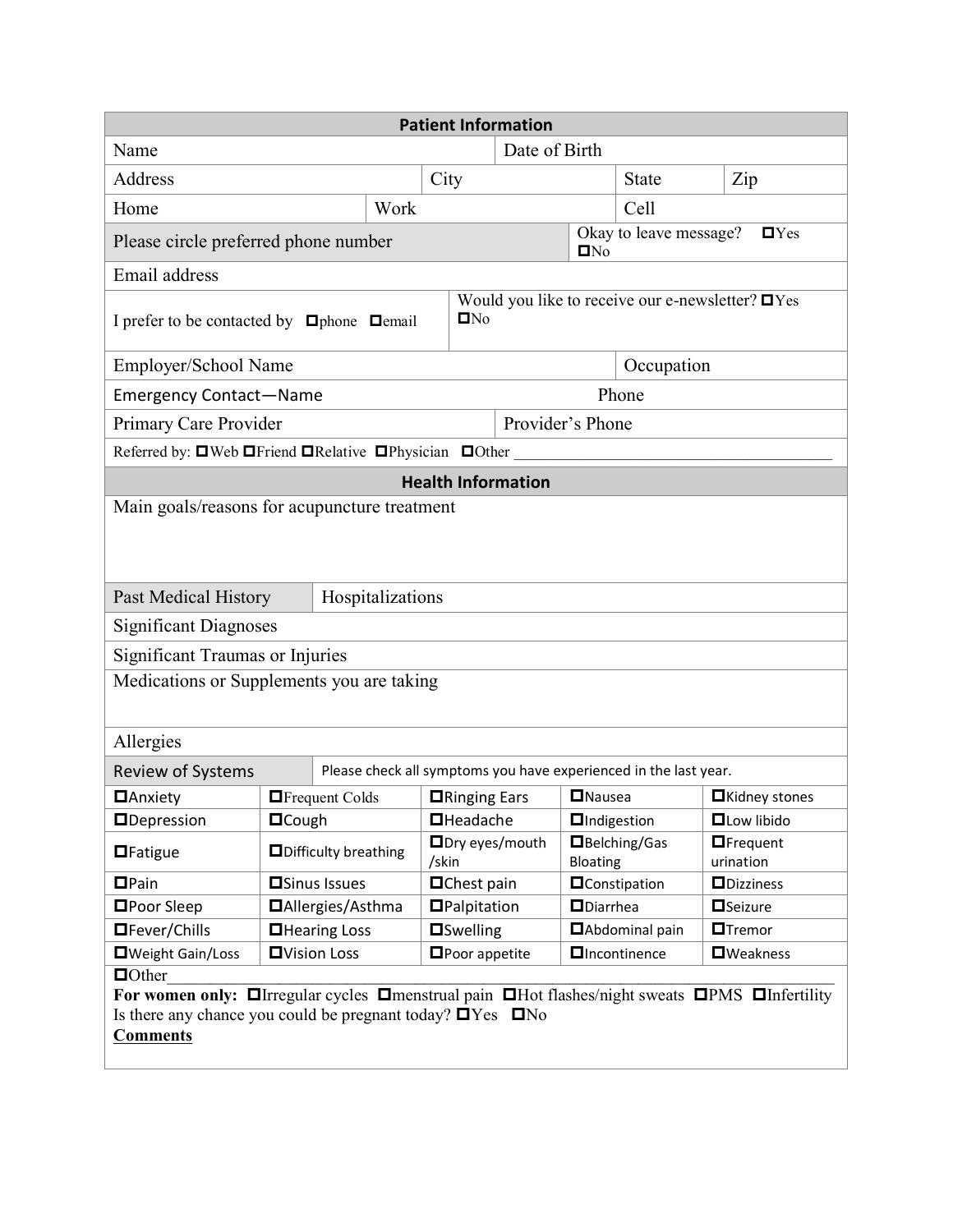Mid Shore Community Acupuncture, Acupuncture Information and Informed Consent for Treatment

I, the consention of the consention of the consention of the services of the consention of the services of the consention of the consention of the consention of the consention of the consention of the consention of the con provided by Mid Shore Community Acupuncture. Acupuncture involves the insertion of sterile, single-use, disposable needles through the skin in specific locations. I may also be treated with heat applied to the skin. While side effects are rare, they may include local bruising, slight bleeding, temporary pain or discomfort, fainting, infection, burns, broken needles, pneumothorax (collapsed lung) and spontaneous miscarriage. About 15% of people experience a temporary worsening of their condition or a flare-up of old conditions following their first few treatments. This is known as a "healing reaction" and it is a normal part of getting better. Infectious diseases are carried through the air, through physical contact, and through body fluids. I understand that my acupuncturist follows universally prescribed precautions and procedures to prevent the spread of infectious disease. I understand that each person is unique and each has ultimate responsibility for his/her own healthcare. I agree to inform my acupuncturist about my medical conditions, medications, and any changes that occur during the course of treatment (including pregnancy and suspected pregnancy). I agree to contact my acupuncturist immediately if I experience any problem which I associate with the acupuncture services provided. If I experience a medical emergency, a worsening of my health condition, or a new condition arises, I will consult a licensed physician, or seek medical treatment. I understand that my practitioner is a Licensed Acupuncturist in Maryland, not a licensed physician, and does not provide primary medical care. My acupuncturist will not suggest that I discontinue medical treatment, and may request that I have a consultation with and/or physical examination by a licensed physician. I have had the opportunity to ask my acupuncturist questions regarding the proposed acupuncture services, this consent form, and other pertinent information, including any questions about my practitioner's education and experience, and I have received a satisfactory explanation. I understand the acupuncture services provided at Mid Shore Community Acupuncture, and the fees. Mid Shore Community Acupuncture does not bill insurance. Upon request, they will provide me with a receipt which I can submit to my insurance. Community Acupuncture Services are treatments designed specifically for my needs provided in a group setting. The fee is a sliding scale of \$15.00 to \$40.00 per treatment, plus a one-time additional fee of \$10.00 for the initial evaluation. I decide what I can afford, and no income verification is performed. I understand that what I pay never affects the care I receive. Appointments strongly recommended. I understand that all appointments that are cancelled with less than 24 hours advance notice and appointments missed without notice will be charged the cancellation fee of \$15.00. I understand that when I select Community Acupuncture provided in a group setting, conversations in the group room may be overheard. If I wish to discuss a sensitive issue, a private room is available for discussion. I understand that if I need to have a detailed discussion about my medical history, we may need to schedule this separately by phone. I understand that Mid Shore Community Acupuncture will not contact my physician without my written consent. I give my consent to inform my physician

that I am receiving acupuncture. I understand that Mid Shore Community Acupuncture will record medical & other information concerning my treatment, and that my health information will be used & disclosed consistent with the Notice of Privacy Practices. I permit a copy of this authorization to be used in place of the original. This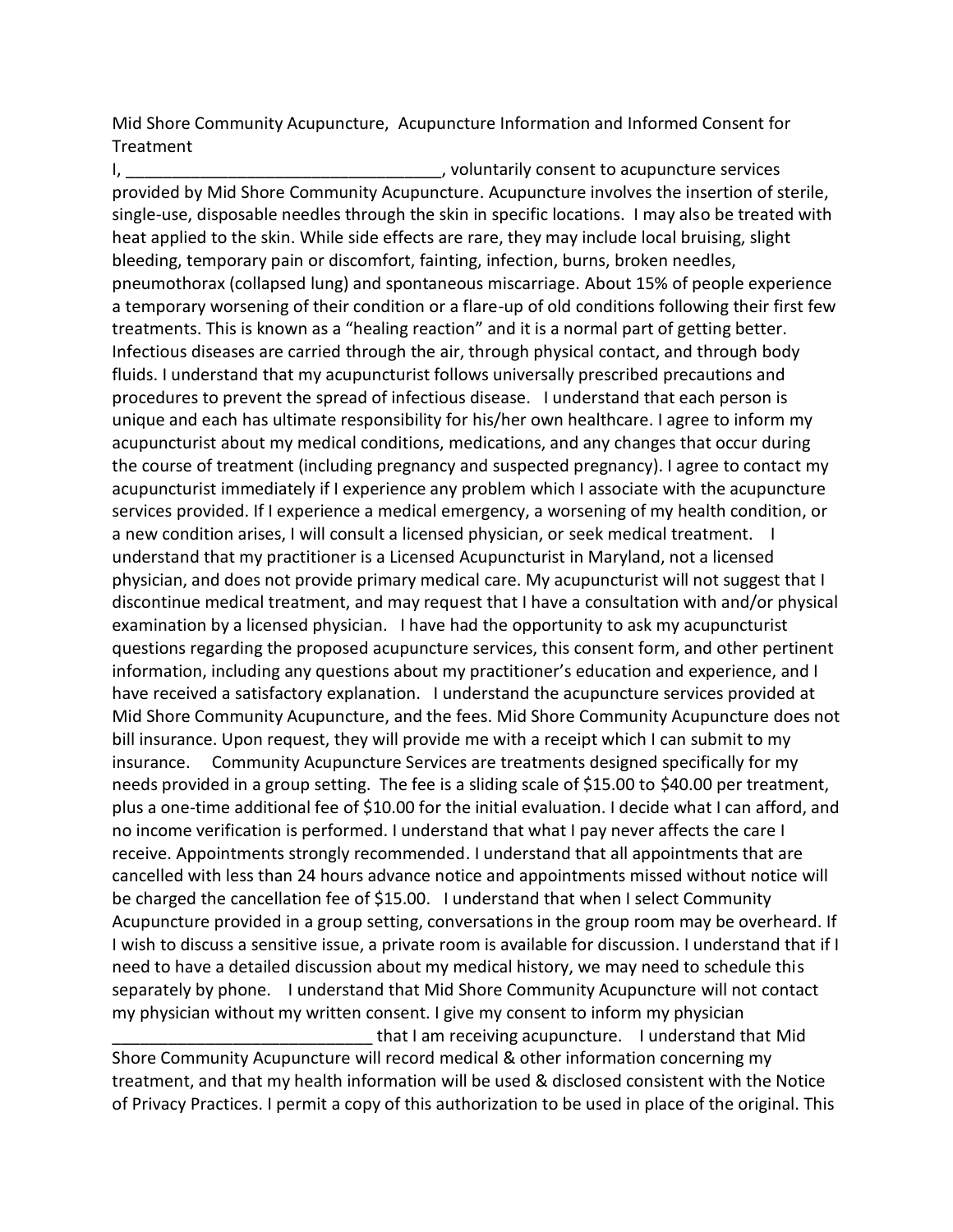authorization is not intended to allow the release of my treatment records, which require a restricted release under State or Federal Law. I have read and understand all the information on this form. I acknowledge that I have not received any guarantees or promises of results from these services, and I understand that I am free to discontinue services at any time. I have received a copy of the Notice of Privacy Practices (attached to the Patient Registration / Health History form). I am aware that this form is also displayed on the waiting room desk. Patient's Printed Name

| *Patient's Signature |  |
|----------------------|--|
| $\sim$ $\sim$        |  |

Date \_\_\_\_\_\_\_\_\_\_\_\_\_\_\_

The undersigned represents that he or she is the parent or legal guardian of the minor named above, and represents that he or she has the legal authority to sign this consent and authorize acupuncture treatment.

\*Parent's Signature \_\_\_\_\_\_\_\_\_\_\_\_\_\_\_\_\_\_\_\_\_\_\_\_\_\_\_\_\_\_\_\_\_\_\_\_\_\_\_\_\_\_\_\_

Date  $\_\_$ 

Mid Shore Community Acupuncture, 10 South Hanson St. Easton MD, 21601

## NOTICE OF PRIVACY PRACTICES

We are dedicated to providing service with respect to human dignity and to your privacy. This notice describes how health information about you may be used and disclosed, and how you can get access to your health information.

I. Understanding your Health Record / Information Each time you visit us, a record of your visit is made. This record may include your health history, symptoms, examination, diagnoses, plan of care, treatments, advice provided, and referrals made to other healthcare providers. This information is maintained in your health record, and it serves as a: a) basis for planning your care and treatment; b) means of communication among health professionals who contribute to your care; c) legal document describing the care you received; d) means by which you or another person can verify that services billed were actually provided; e) source of information for program planning and community education; f) tool for educating our acupuncturists and continually improving the care we provide and the outcomes we achieve; and g) source of information for medical research and for public health officials charged with improving the nation's health.

Understanding what is in your health record and how your health information is used helps you to: a) ensure its accuracy; b) understand who, what, when, where and why others may access your health information; and c) make informed decisions when authorizing disclosure to others. II. Your Health Information Rights Although your health record is the property of Mid Shore Community Acupuncture the information in it belongs to you. You have the right to: a) obtain a paper copy of this Notice of Privacy Practices on admission and upon request; b) request a restriction on certain uses and disclosures of your health information; c) revoke your authorization to use or disclose health information, except to the extent that action has already been taken; d) obtain an accounting of disclosures of your health information; e) inspect and obtain a copy of your health record; f) amend your health record (under certain circumstances);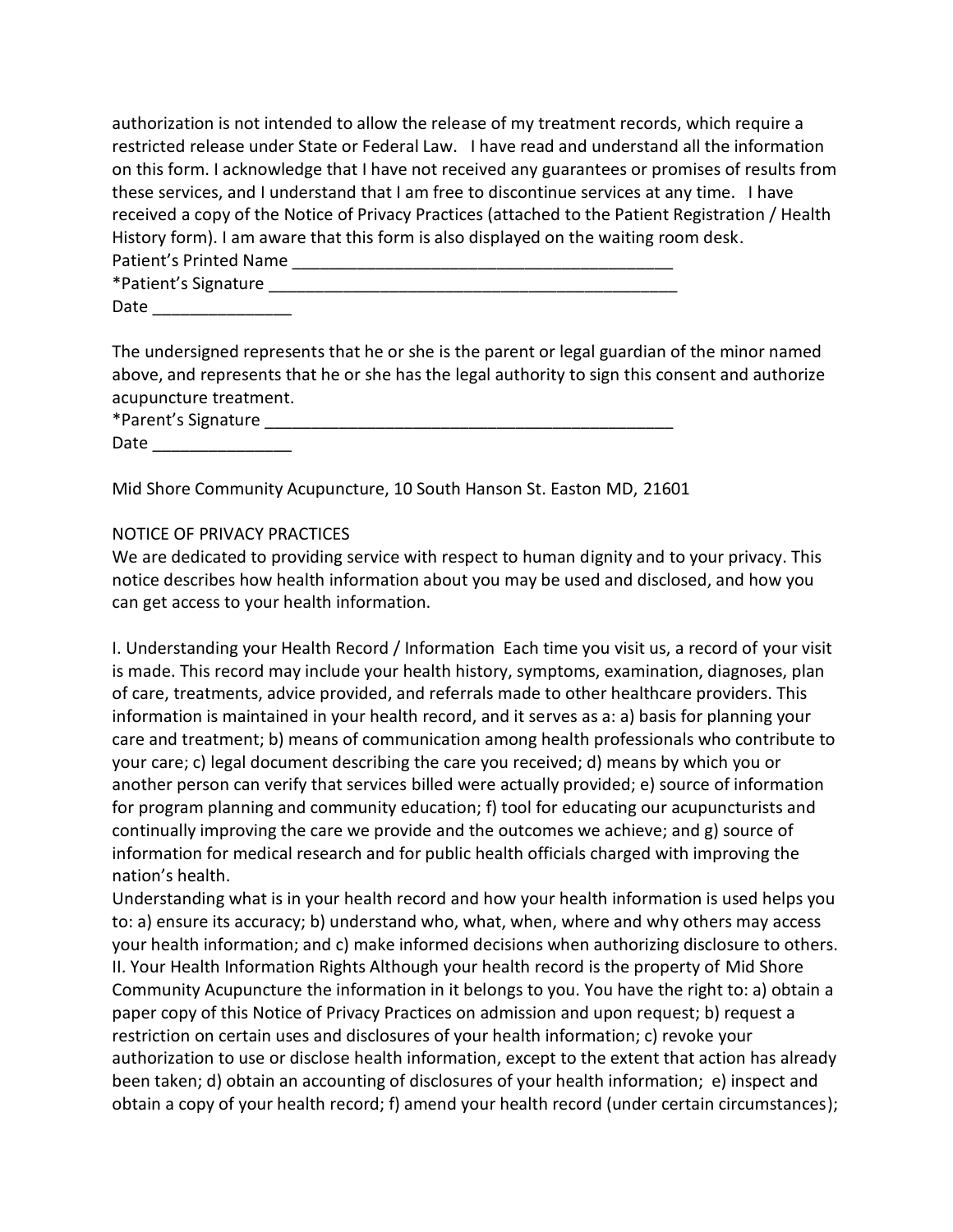and g) request that communications with you be made by alternative means or at alternative locations.

III. Our Responsibilities, Mid Shore Community Acupuncture is required to: a) maintain the privacy of your health information; b) provide you with a notice of our privacy practices, with respect to information we collect and maintain about you; c) abide by the terms of this notice; d) notify you if we are unable to agree to a requested restriction; and e) accommodate reasonable requests by you to communicate health information by alternative means or at alternative locations.

We will not use or disclose your health information without your authorization, except as described in this notice. We reserve the right to change our practices and to make the new provisions effective for all protected health information we maintain. Should our information practices change, we will email a revised notice to the e-mail address you supply to us, or mail a copy to the address supplied.

IV. For More Information or to Report a Problem If you have questions and would like additional information, ask your practitioner for clarification. If your questions require lengthy answers, it may be necessary for your practitioner to call you later that day to answer your questions. If you believe your privacy rights have been violated, you can file a complaint with us and/or the U.S. Secretary of Health and Human Services' Office for Civil Rights, with no fear of retaliation by this clinic or its staff.

Mid Shore Community Acupuncture, 10 South Hanson St. Easton MD,21601

Office for Civil Rights U.S. Department of Health and Human Services 200 Independence Avenue, SW Room 509F, HHH Building Washington, DC 20201 OCR Hotlines – Voice: 1-800- 368-1019

V. Examples of Disclosures Needless to say, we will disclose your protected health information with you. For example, we may contact you as a reminder that you have an appointment, to recommend possible treatment options, or share other health-related information that might be of interest to you.

Your health record will be used: a) to provide treatment to you; b) to make referrals for other recommended services; c) for documentation of services rendered to you, for you to obtain reimbursement of payments to Mid Shore Community Acupuncture and for d) quality monitoring.

Your consent, or the opportunity to agree or object, is not required in these instances: a) Treatment and Referrals: Your acupuncturist will obtain and enter health information into your health record, and use that information to develop your plan of care. Your acupuncturist will document your response to treatment, and any referrals to other health care providers. b) Payment for Services Provided: Your health record will be used to receive payment for services provided by us. Payment is expected at the time of service, by cash, check, or major credit card. While we do not bill insurance, we will (upon request) provide you with a receipt that you can submit to insurance or a health savings / flexible spending account. The information on the receipt may include information that identifies you, your symptoms, and diagnoses. c) Quality Monitoring: We will use your health information to assess the care you received, the outcome of your care, and compare the outcomes of your care to others' outcomes. Your information